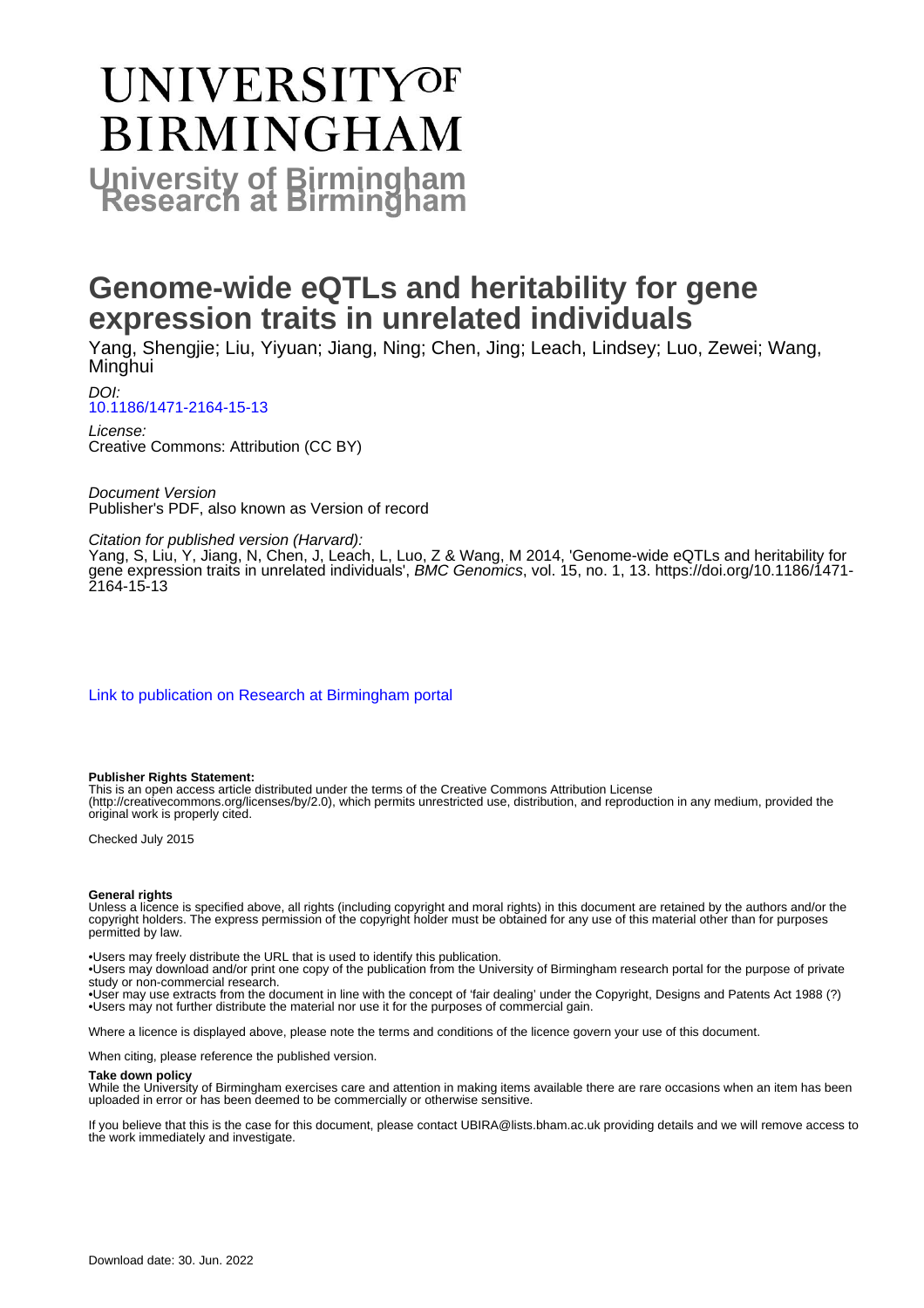### **RESEARCH ARTICLE Example 2014 The SEAR CH ACCESS**



## Genome-wide eQTLs and heritability for gene expression traits in unrelated individuals

Shengjie Yang<sup>1</sup>, Yiyuan Liu<sup>3</sup>, Ning Jiang<sup>1</sup>, Jing Chen<sup>2</sup>, Lindsey Leach<sup>2</sup>, Zewei Luo<sup>1,2\*</sup> and Minghui Wang<sup>2\*</sup>

#### Abstract

Background: While the possible sources underlying the so-called 'missing heritability' evident in current genomewide association studies (GWAS) of complex traits have been actively pursued in recent years, resolving this mystery remains a challenging task. Studying heritability of genome-wide gene expression traits can shed light on the goal of understanding the relationship between phenotype and genotype. Here we used microarray gene expression measurements of lymphoblastoid cell lines and genome-wide SNP genotype data from 210 HapMap individuals to examine the heritability of gene expression traits.

Results: Heritability levels for expression of 10,720 genes were estimated by applying variance component model analyses and 1,043 expression quantitative loci (eQTLs) were detected. Our results indicate that gene expression traits display a bimodal distribution of heritability, one peak close to 0% and the other summit approaching 100%. Such a pattern of the within-population variability of gene expression heritability is common among different HapMap populations of unrelated individuals but different from that obtained in the CEU and YRI trio samples. Higher heritability levels are shown by housekeeping genes and genes associated with cis eQTLs. Both cis and trans eQTLs make comparable cumulative contributions to the heritability. Finally, we modelled gene-gene interactions (epistasis) for genes with multiple eQTLs and revealed that epistasis was not prevailing in all genes but made a substantial contribution in explaining total heritability for some genes analysed.

**Conclusions:** We utilised a mixed effect model analysis for estimating genetic components from population based samples. On basis of analyses of genome-wide gene expression from four HapMap populations, we demonstrated detailed exploitation of the distribution of genetic heritabilities for expression traits from different populations, and highlighted the importance of studying interaction at the gene expression level as an important source of variation underlying missing heritability.

Keywords: Microarray gene expression, eQTLs, Heritability, Mixed model, HapMap populations, Epistasis

#### Background

In genome-wide association studies (GWAS) of conventional complex traits such as human complex diseases, a fundamental and yet unsolved question is that of socalled missing heritability, i.e., the significant and often numerous variants collectively explaining only a small fraction of the total phenotypic variation [[1,2\]](#page-11-0). For example, recent studies show that  $\sim$  50 variants explain only  $~5\%$  of the phenotypic variation for human height,

\* Correspondence: [zwluo@fudan.edu.cn](mailto:zwluo@fudan.edu.cn); [m.h.wang@live.com](mailto:m.h.wang@live.com) <sup>1</sup>

<sup>1</sup>Department of Biostatistics and Computational Biology, School of Life

Sciences, Laboratory of Population & Quantitative Genetics, State Key Laboratory of Genetic Engineering, Fudan University, Shanghai 200433, China <sup>2</sup>School of Biosciences, The University of Birmingham, Edgbaston, Birmingham B15 2TT, UK

a highly heritable trait with narrow sense heritability of  $\sim$ 80% [\[3,4](#page-11-0)]. While fully resolving the missing heritability remains a challenging task, we have studied the heritability of gene expression traits to shed light on the relationship between trait phenotypic variation and genetic variation on the basis that gene expression is the process linking genetic information to the final phenotype, and is itself genetically controlled. Furthermore, gene expression is generally assayed in well controlled experiments, suggesting less vulnerable to environmental variation than conventional phenotypes, and is thus an ideal choice for studying the extent to which genetic components contribute to phenotypic variation.

With the advent of DNA microarrays and more recently deep sequencing-based profiling approaches, the



© 2014 Yang et al.; licensee BioMed Central Ltd. This is an open access article distributed under the terms of the Creative Commons Attribution License [\(http://creativecommons.org/licenses/by/2.0\)](http://creativecommons.org/licenses/by/2.0), which permits unrestricted use, distribution, and reproduction in any medium, provided the original work is properly cited.

Full list of author information is available at the end of the article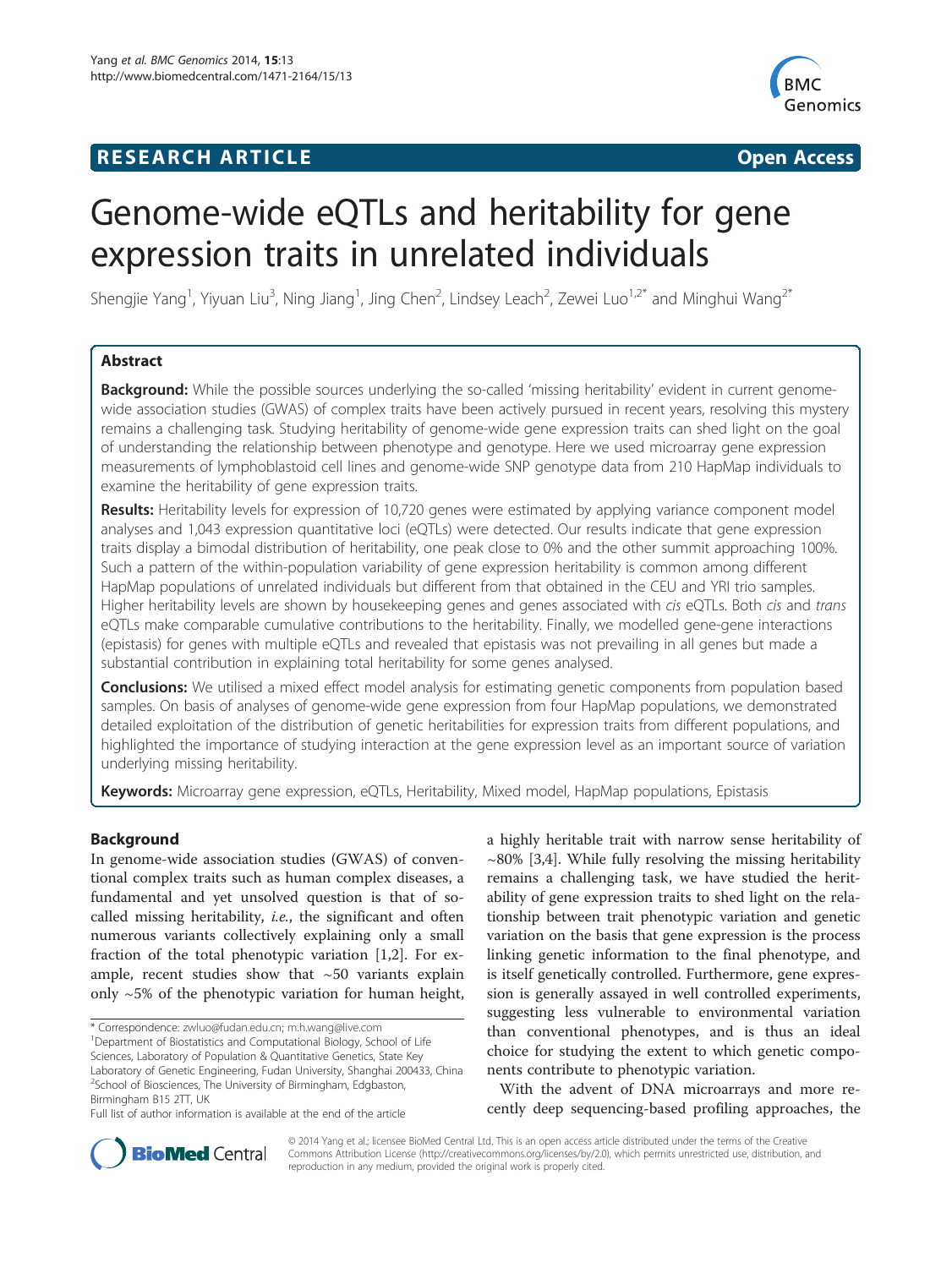expression of thousands of genes can be readily measured simultaneously, creating a global snapshot of cellular activity. A number of studies have assessed the heritability of microarray gene expression traits in different species, including Arabidopsis [\[5](#page-11-0)] and rat [[6](#page-11-0)]. The heritability of gene expression means it can be subject to the same quantitative trait loci (QTL) analyses as conventional trait data to reveal the so-called expression QTLs (eQTLs). For example, several studies have analysed the gene expression profile of lymphoblastoid cell lines (LCLs) from HapMap samples and reported that genetic factors make an important contribution to variation in gene expression [\[7](#page-11-0)-[11\]](#page-11-0). These studies, however, focused on differentially expressed genes and exploring cis and trans genetic determinants of gene regulations either from one single ethnic group or across ethnic groups. There is not yet any report in the literature on the gnome-wide distribution of heritabilities of gene expression traits and the cis and trans eQTLs across different HapMap populations. Furthermore, the phenotypic variations explained by interactions between eQTLs have never been exploited at a genome-wide scale in humans to our best knowledge. Recently, Price et al. [\[12](#page-11-0)] analysed microarray gene expression data from blood and adipose samples of Icelandic family cohorts and began to partition the heritability into *cis* and *trans* components using a variance component model composed of polygenic effects estimated using identity by descent (IBD) for chromosome segments both proximal (cis) and distal (trans) to the gene of interest. However, their method implicitly assumed the sum of variance components to be unity after normalising gene expression values to have mean 0 and variance 1, and only genetic variance component parameters were estimated using a binary search algorithm. While samples of related individuals were collected and hence genetic correlations among samples were expected, assumption of unity variance virtually neglected the variance-covariance structure and hence might introduce bias in the estimation of heritability. Moreover, a large number of negative heritability estimates were derived in that study, raising the challenge for a meaningful biological explanation of the negative heritability estimates. While it is possible that variation noise caused the negative estimates of heritabilities as discussed in Price et al. [[12](#page-11-0)], a robust statistical approach which enables to prevent such negative heritability estimate is highly desirable.

In this study, we re-analysed gene expression microarray data from four HapMap populations using a statistically rigorous variance component model with motivation to explore (1) the global pattern of the distribution of heritabilities of gene expression traits in unrelated individuals, (2) the cumulative genetic contribution of cis and trans acting eQTLs to gene expression heritability, and (3) the potential of gene-gene interactions in explaining the missing heritability at gene expression level.

#### Methods

#### Gene expression data and quality control

We analyzed the gene expression levels measured previously in LCLs from 210 unrelated HapMap individuals, using Illumina's human whole-genome expression array (WG-6 version 1) [[9](#page-11-0)]. In this experiment, each of the two in vitro transcription (IVT) reactions from the 210 samples was hybridized to each of two arrays, resulting in four replicate hybridizations for every sample. We downloaded background-corrected gene expression values from the Gene Expression Omnibus (GEO) database (accession number GSE6536), and then carried out quantile normalisation across replicates of a single individual and subsequently median normalisation across all individuals by using the R package beadarray [\[13\]](#page-11-0). It should be noted that the Illumina Genome Studio software can work out detection scores for each probe and flag the presence/absence calls of expression of the features. However, the detection scores were not provided for the current microarray dataset and hence we applied a filter to exclude the microarray probes based on their expression levels as described below.

#### Selecting probes

We conducted BLAT analysis [[14](#page-11-0)] to map all 47,294 Illumina array probes onto human cDNA sequences from Ensembl (hg19). Among these, 21,152 mapped probes were retained after removing probes mapped with over 90% identity to multiple genes or mapped to sex chromosomes or mitochondrial DNA. Further removed were 24 probes that carried at least one genetic variant within the probe region (according to the Ensembl Variation database). This further reduced the potential bias in gene expression estimation due to the mis-match between probe and transcript sequence. To exclude those genes with an extremely low expression level, additionally, we filtered out those probe features whose raw intensity values were smaller than background noises in more than half of the total individuals in all the four replicated arrays, resulting in 12,158 probes from 10,720 genes which were recognized to be expressed features or genes. Finally, for the genes surrogated by multiple probes, we took the average over all relevant probes as estimates of their expression levels. Following heritability and eQTL analyses were based on the 10,720 expressed genes.

#### Genotype data and quality control

We downloaded the phase II and III combined genotype data for HapMap individuals from the HapMap project website. In total, there are over 4 million SNPs genotyped for the present HapMap samples. Genotype quality checking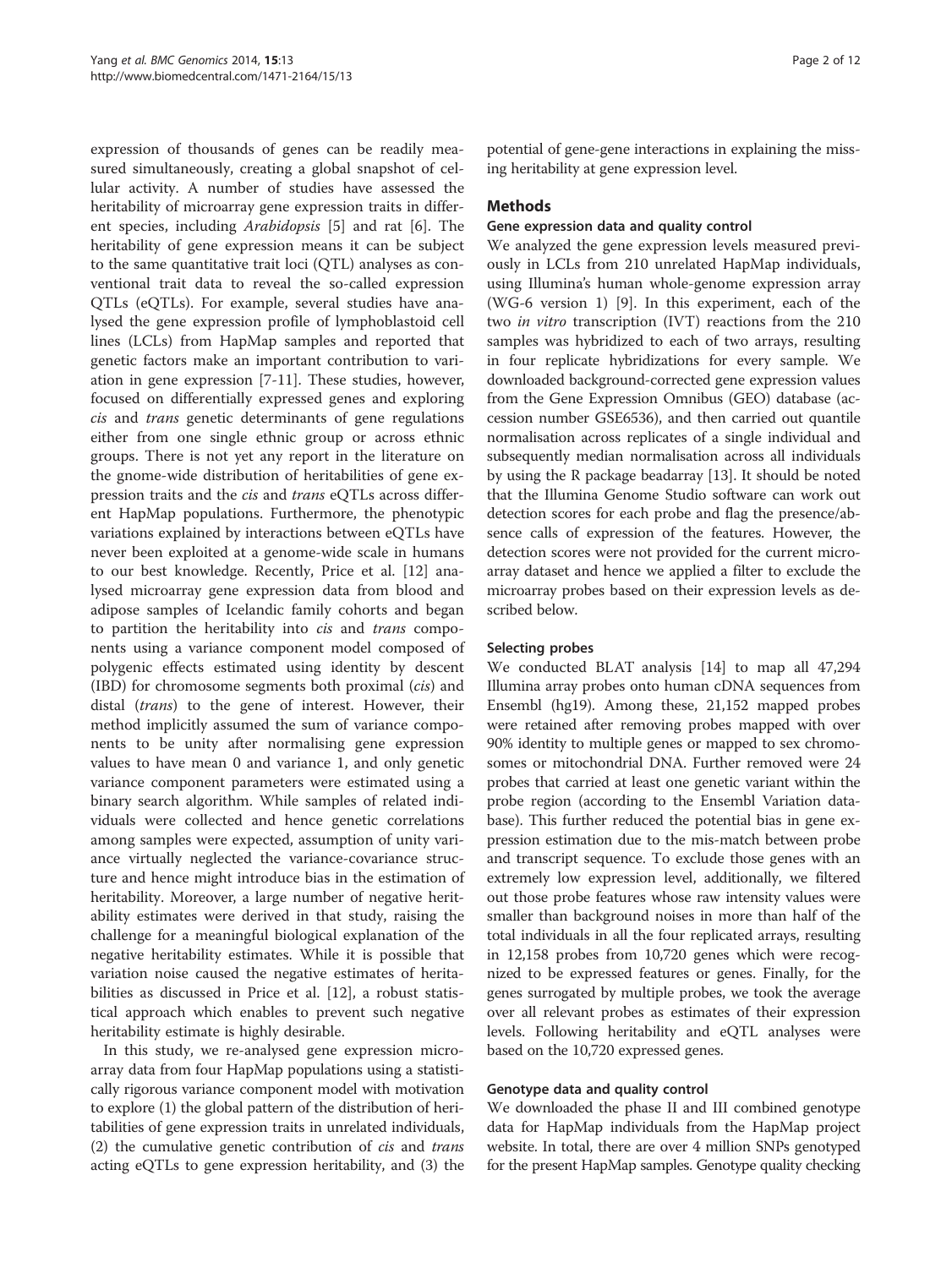<span id="page-3-0"></span>was performed independently in each individual population. SNPs were removed for each of the HapMap populations if they were: i) located on sex chromosomes, ii) genotyped in less than 90% of individuals, iii) with allele frequency < 0.05, and/or iv) demonstrating significant departure from Hardy-Weinberg Equilibrium ( $P < 0.001$ ). The final dataset contained genotypes at 1,299,240 consensus SNPs from all four HapMap populations.

#### Genetic relationship estimation

To estimate heritability from fitting a variance component model, it is firstly necessary to estimate pairwise genetic relationship coefficients for the HapMap samples. A number of statistical methods have been proposed for estimating genetic relationships from genome-wide high density marker genotypes for homogeneous (i.e., nonstratified) populations, e.g. the program PLINK [\[15\]](#page-11-0). However, for the present analysis using samples from four HapMap populations, relationship estimation will be biased unless the population structure is considered. Since the population origin of each HapMap individual is clear and the different populations have been geographically isolated from each other for many generations, it is reasonable to assume that individuals from different populations are unrelated and their relationship coefficients are zero. Therefore, to adjust for population stratification we used PLINK to estimate the coefficients of genetic relationship based on autosomal marker genotypes in each HapMap population independently and then merged all four population genetic relationship matrices by setting the relationship coefficients between individuals from different populations to be zero. To account for linkage disequilibrium (LD) between SNPs, we utilized the PLINK SNP pruning function to generate a subset of 36,609 SNPs that were in approximate linkage equilibrium (pairwise genotypic correlation  $r^2$  < 0.05) to be used for relationship estimations. It should be noted that the genetic relationship coefficients derived from PLINK are the probabilities of genome-wide allelic identical by descent (IBD) [[15](#page-11-0)]. In the following, we denote by  $K_{pop}$  as the genetic relationship matrix in population  $pop$  (where  $pop =$  CHB, JPT, CEU or YRI) and K as the final merged genetic relationship matrix.

#### Gene expression heritability estimation

Let  $y_{ii}$  be the normalised gene expression level for gene g on the jth array for the ith individual. We use the following linear mixed model to estimate gene expression heritability

$$
y_{ij} = \mu + S_i \beta + u_i + e_{ij}, \qquad (1)
$$

where  $\mu$  is the model intercept,  $S_i$  is a row vector of non-genetic covariates with coefficients  $β$ ,  $u_i$  is the

polygenic effect, and  $e_{ij}$  is the random residual term. Here  $S_i$  indexes the population origin for individual i, to correct for the population structure embedded in the HapMap samples. It should be noted that an intercept term is included in the model and hence indexing to one of the four populations is omitted in  $S_i$  to avoid singularity of the model design matrix. Assume  $u \sim N(0, \sigma_g^2 \mathbf{K})$ and  $e \sim N(0, \sigma_e^2 I)$ , where  $\sigma_g^2$  is the variance of the polygenic effect, K is the merged genetic relationship matrix,  $\sigma_e^2$  is the residual variance, and **I** is a an identity matrix. Assuming zero covariance among random factors  $u_i$  and  $e_{ii}$ , the overall phenotypic variance-covariance of the gene expression traits can be expressed as

$$
var(y) = \Sigma = \sigma_g^2 \mathbf{Z} \mathbf{K} \mathbf{Z}' + \sigma_e^2 \mathbf{I},\tag{2}
$$

where Z is a design matrix relating gene expression levels from each array to individual sample. We implemented a restricted maximum likelihood (REML) approach using R (<http://www.r-project.org/>) programming language to obtain the maximum likelihood estimates (MLEs) of the model parameters [\[16\]](#page-11-0). With the estimates of variance components, *i.e.*,  $\hat{\sigma}_{g}^{2}$  and  $\hat{\sigma}_{e}^{2}$ , narrow sense heritability of the gene expression trait can be estimated by  $\hat{h}^2_{\text{train}} = \hat{\sigma}^2_{g}$ /  $(\hat{\sigma}_{g}^{2} + \hat{\sigma}_{e}^{2})$ . Gene expression heritability analysis was performed in the four HapMap populations combined, and also in each individual HapMap population using a simplified linear mixed model  $y_{ij} = \mu +$  $u_i + e_{ij}$ , where  $u \sim N(0, \sigma_g^2 \mathbf{K}_{pop})$  and  $e \sim N(0, \sigma_e^2 \mathbf{I}).$ 

#### eQTL scan and eQTL heritability estimation

To scan for genome-wide eQTLs for each gene, we averaged the normalised expression levels for each gene from four replicated arrays for each individual and then tested for gene-SNP associations with correction for population structure as in the following model

$$
y_{i.} = \mu + \mathbf{x}_{ik}\alpha_k + \mathbf{S}_i\beta + e_i,
$$
\n(3)

where  $y_i$  is the mean expression value for a target gene for individual *i*,  $\mathbf{x}_{ik}$  is the genotype score of individual *i* at the kth SNP marker, with values 0, 1 and 2 representing the number of a reference allele at the SNP locus,  $\alpha_k$  is the regression coefficient at the SNP, and  $e_i$  is the residual term.  $\mu$ ,  $\mathbf{S}_i$  and  $\beta$  are defined as in equation (1). A *t*-test is then carried out against the null hypothesis of  $\alpha_k = 0$  for the target gene at the kth SNP. A conservative Bonferroni *P* value threshold  $(0.05/1,299,240 = 3.85 \times 10^{-8})$  was applied to account for the large number of tests. Significant SNPs were merged into eQTLs using criteria as detailed in [Results.](#page-4-0)

For gene-SNP associations surpassing the Bonferroni P value threshold, we were interested in how much of the genetic variation for the gene expression trait could be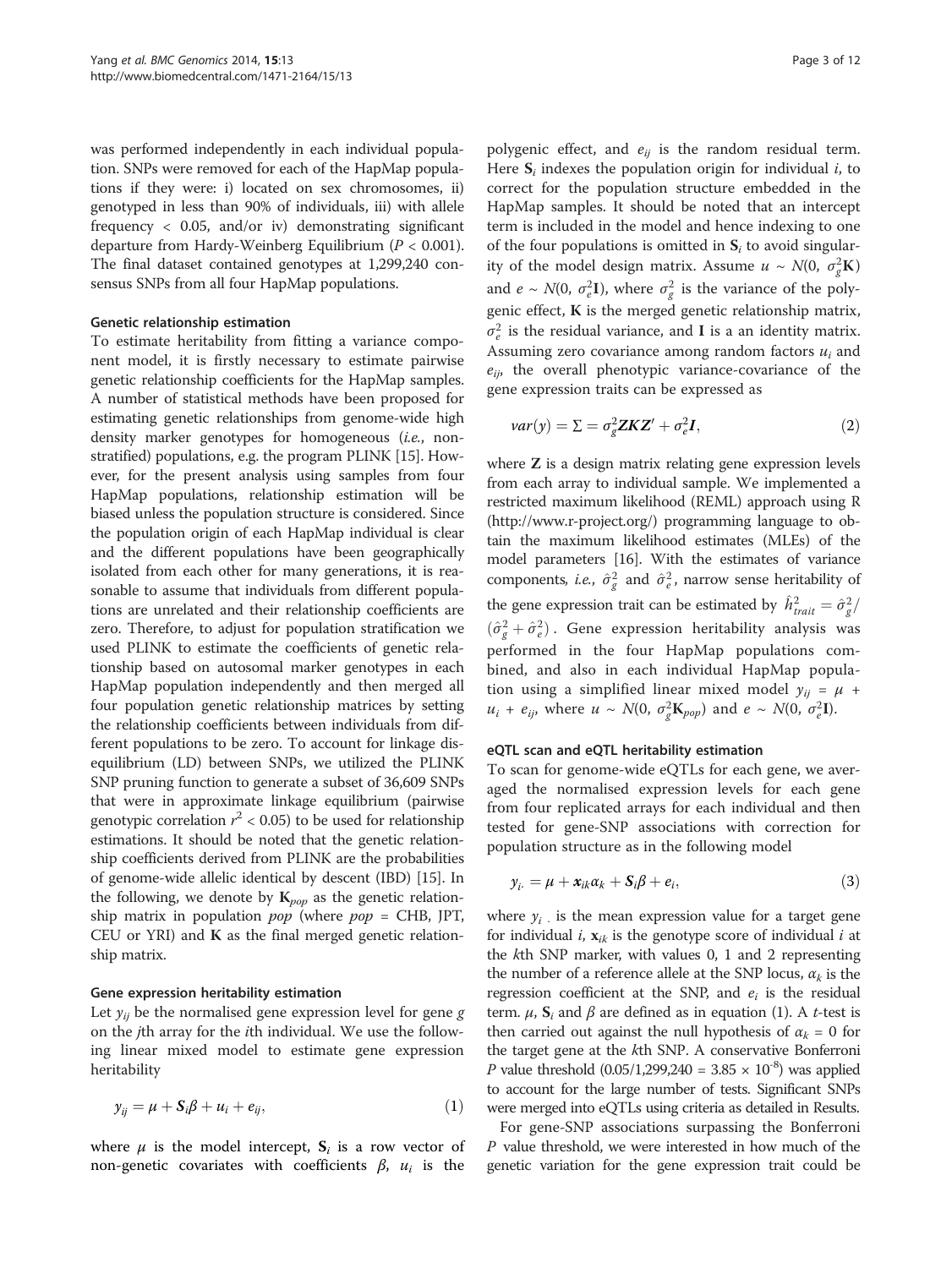<span id="page-4-0"></span>explained by the significant SNPs. For this purpose, we extended the above mixed model [\(1](#page-3-0)) by incorporating a SNP effect term as

$$
y_{ij} = \mu + x_{ik} \alpha_k + S_i \beta + u_i + e_{ij}, \qquad (4)
$$

where  $u \sim N(0, \sigma_g^2 \mathbf{K})$ ,  $e \sim N(0, \sigma_e^2 \mathbf{I})$ , and all variables are defined as per equations ([1\)](#page-3-0) and [\(3](#page-3-0)). Again, the REML approach is applied to obtain the MLEs of the two variance components  $\sigma_g^2$  and  $\sigma_e^2$ . The model expressed in equation (4) is essentially the same as the variance component models defined previously by Yu et al. [[17](#page-12-0)] and Kang et al. [\[18](#page-12-0)]. Denoting by  $\hat{\sigma}_{g}^{2}$  and  $\hat{\sigma}_{e}^{2}$  the estimates of variance components from equation ([1\)](#page-3-0) and  $\hat{\sigma}_{g}^2$  and  $\hat{\sigma}_{e}^2$ the corresponding estimates from equation (4), the estimate of the phenotypic variance explained by a test SNP can be approximated by  $\hat{\sigma}_S^2 = \hat{\sigma}_g^2 + \hat{\sigma}_e^2 - \hat{\sigma}_g^2 - \hat{\sigma}_e^2$ . Then, the proportion of phenotypic variance of the gene expression trait accounted for by a test SNP can be approximately formulated as

$$
\hat{h}_{SNP}^2 = \hat{\sigma}_S^2 / \left(\hat{\sigma}_g^2 + \hat{\sigma}_e^2\right) = \left(\hat{\sigma}_g^2 + \hat{\sigma}_e^2 - \hat{\sigma}_g^2 - \hat{\sigma}_e^2\right) / \left(\hat{\sigma}_g^2 + \hat{\sigma}_e^2\right). \tag{5}
$$

This single point heritability estimation approach can be readily applied to estimate aggregated heritability from multiple SNPs by simply fitting multiple SNP genotypes into the above equation (4).

#### Results

#### Population structure and genetic relationship

We firstly utilized multidimensional scaling (MDS) within the PLINK program [\[15\]](#page-11-0) to investigate population structure among the four HapMap populations (CHB, JPT, CEU and YRI) based on marker genotype data. The first two principal coordinates (PCo) clearly separate the CEU and YRI populations from each other and from the two Asian populations (CHB and JPT), which are in turn distinguished from each other by the third PCo (Additional file [1\)](#page-11-0). Separation of the four geographically isolated HapMap populations indicates it would not be appropriate to treat the four populations as a homogeneous sample, but instead there should be proper control of the heterogeneity caused by the population structure effect in both the genetic relationship inference and association analysis.

We used PLINK to infer the genetic relationship matrix for each of the four HapMap populations independently and then merged the resulting four matrices by setting inter-population pairwise relationship coefficients to zero. The mean (and standard deviation) of IBD coefficients were 0.0067 (0.0074), 0.0056 (0.0073), 0.0068 (0.0080), and 0.0035 (0.0145) for CHB, JPT, CEU and YRI HapMap populations, respectively. Clearly the IBD coefficients were very low, as expected since individuals

collected in each population were genetically unrelated. Consistent with previous reports (e.g., [\[19\]](#page-12-0)), six pairs of individuals were evidently highly related (IBD coefficient > 0.05). Three related pairs were from the YRI population: NA18913 and NA19238 (IBD coefficient 0.5005), NA19130 and NA19192 (IBD coefficient 0.2392), and NA19092 and NA19101 (IBD coefficient 0.1231). The remaining three potentially related pairs were between CEU individuals NA06993 and NA07022 (IBD coefficient 0.0696), NA06993 and NA07056 (IBD coefficient 0.0686), and NA12155 and NA12264 (IBD coefficient 0.0679). To avoid having close relatives in the data, we selectively excluded one individual with greater number of missing genotypes for each of the three pairs of highly related individuals.

#### Gene expression heritability

Normalised gene expression levels were fitted into the variance component model (equations [1](#page-3-0) and [2\)](#page-3-0) to estimate the proportion of phenotypic variance explained by polygenic effects, *i.e.*, the heritability in the present Hap-Map populations. A total of 10,720 genes were selected for heritability estimation using the REML technique. After REML fitting, we checked, using simple linear regression analyses, that the expression values for more than 95.3% genes, which were predicted from estimate of fixed effects in the mixed model, were not in significant linear correlation with the estimates of the random and residual terms in the model.

The four HapMap populations present a similar distribution and pattern of gene expression heritabilities, with one peak near 0 and another at about 90% (Figure [1](#page-5-0)). Pairwise comparison of heritability estimations between all HapMap populations further confirmed a strong correlation pattern (Pearson's  $r > 0.89$ ). Such a strong correlation of within-population heritability variability suggests either expression variability of the majority of the genes is under similar levels of constraints in all populations, or the cis or trans expression regulatory mechanisms of these genes have not undergone significant evolutionary divergence. Combining the four HapMap populations together, all genes showed heritability estimates larger than a nominal level of 0.1% and a similar heritability distribution pattern was observed (data not shown). In the following text, we focused on the analysis of the combined study sample from the four HapMap populations.

Genes can be characterized into constitutive (i.e. housekeeping) and tissue-specific groups according to whether they are ubiquitously expressed in all tissue/cell types for maintaining the fundamental requirement of basic cellular functions or specifically expressed to perform functions in differentiated tissues/cells. One recent study involving monozygotic twins reported that mean heritability of housekeeping gene expression is significantly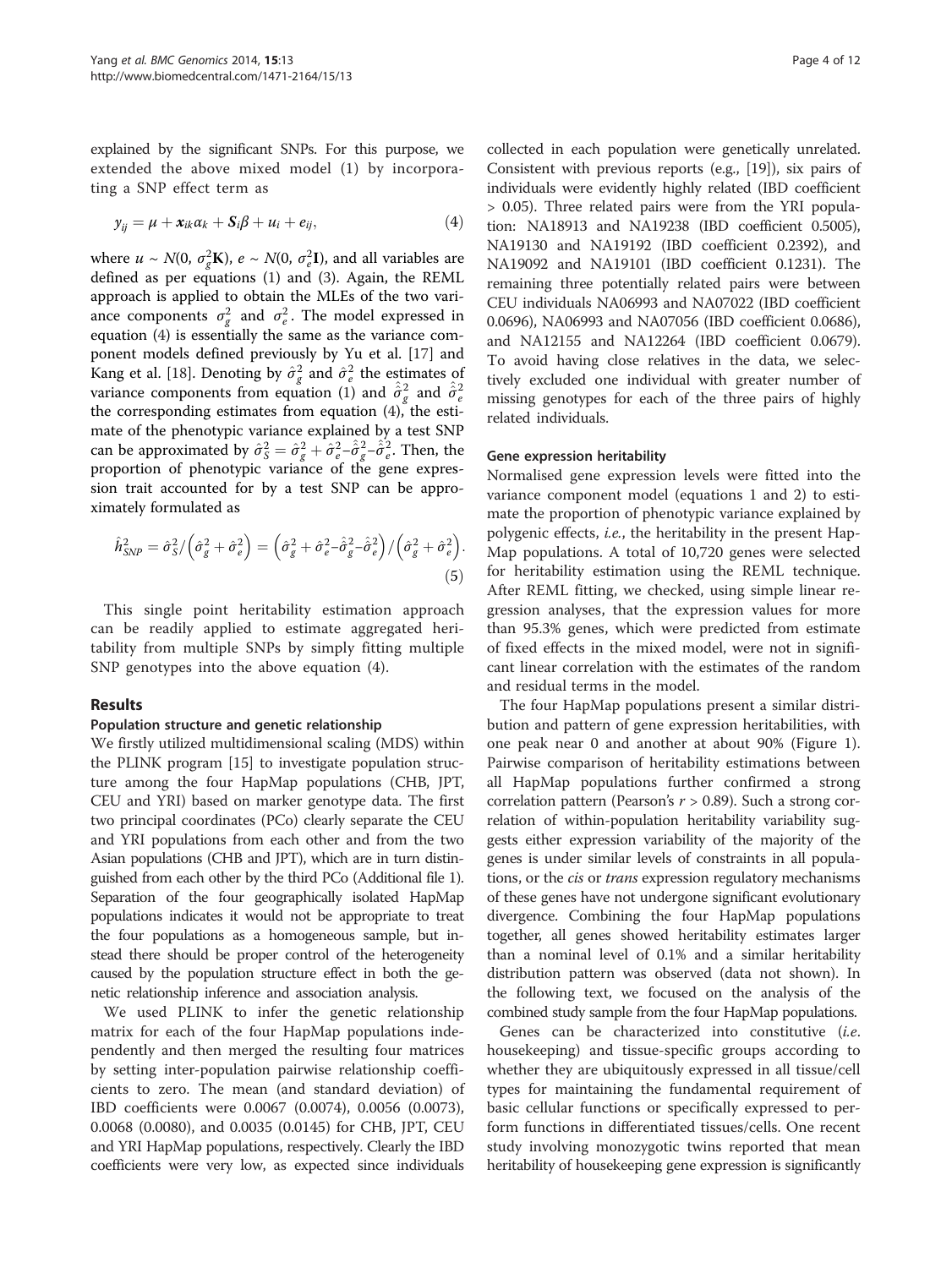<span id="page-5-0"></span>

greater than the mean for all genes [[20](#page-12-0)]. With the samples of the unrelated individuals, we obtained similar finding in the present HapMap populations using a comprehensive housekeeping gene list of 6,909 genes derived from Zhu et al. [[21](#page-12-0)] to partition genes into housekeeping (3,585 genes) and non-housekeeping (7,135 genes) categories. The housekeeping and non-housekeeping genes show distinct heritability distribution patterns (Figure [2](#page-6-0)), with the former presenting high levels of expression heritability, and the latter showing a bimodal pattern of expression heritability.

We explored the bimodal pattern of distribution of the heritability estimates for gene expression traits. Additional file [2](#page-11-0) shows an empirical relationship between expression levels and heritabilities of gene expression traits. It is clear from the file that lower heritability estimates of gene expression ( $h^2$  < 0.2) were more likely to occur in genes with low expression levels, which is consistent with the fact that low expression levels are associated with a lower level of phenotypic variation. High heritability estimates  $(h^2 > 0.5)$  were present in genes with a wider range of gene expression phenotype. Together with the fact that housekeeping genes had higher expression levels (median 8.29; mean 8.52) than non-housekeeping genes (median 7.46; mean 7.98), the results suggested a possible link between the expression levels and estimates of gene expression heritabilities. We will elaborate the observation in below.

#### Genome-wide association eQTL analysis

In the genome-wide association scan, normalised gene expression levels were averaged among four replicated arrays for each individual and then scanned for genomewide SNP associations using a multiple linear regression analysis with correction for population structure in the mixed HapMap populations. A total of 11,290 regression models involving 988 genes and 10,712 SNPs were declared significant at Bonferroni-corrected P-value threshold 3.85  $\times$  10<sup>-8</sup>. It is noted that the number of genes was not taken into account in correction for multiple tests. At an overall false positive rate of 5%, about 550 expression-SNP models were expected to be significant at the given threshold. Because the 550 expected false positives accounted for only 4.7% of the total 11,290 discoveries, the present threshold should be recognized to be conservative and appropriate for further statistical analyses. For genes with multiple associations, the significant SNPs were merged into eQTLs. An eQTL in the present analysis was defined as an independent peak in the P-value profile across a given chromosome. Following Jiang et al. [[22](#page-12-0)], any peak occurring within a chromosome region of 5 Mb in size was taken as a single eQTL peak. The eQTLs thus defined were further classified based on their physical distance from the associated gene, either as cis eQTLs if the SNP locates within 500 kb upstream of the transcript start and 500 kb downstream of 3' end of the gene or otherwise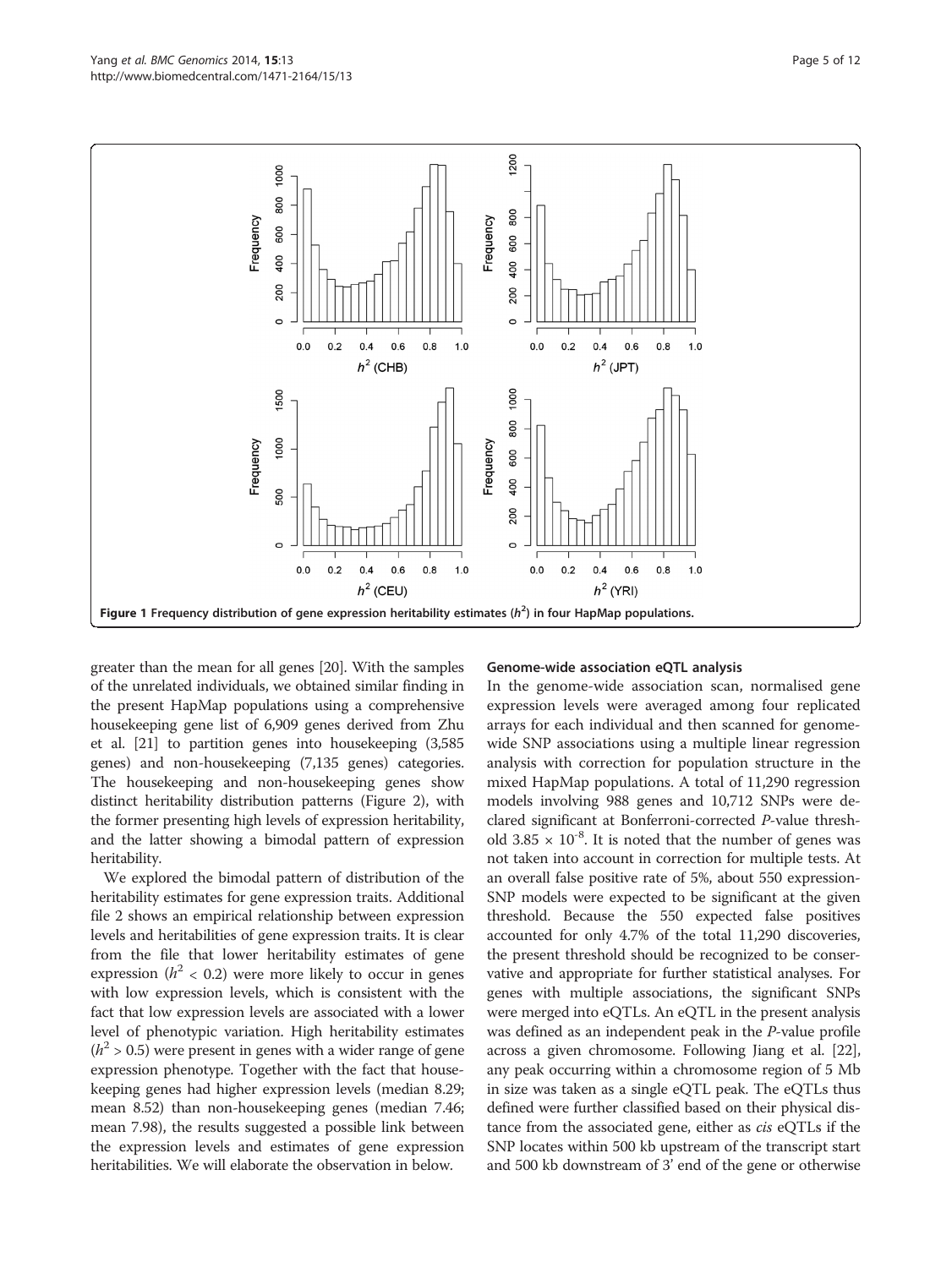<span id="page-6-0"></span>

as trans eQTLs. The 11,290 significant associations gave rise to 1,043 eQTLs, of which about two third (671) were trans eQTLs while only 372 were in cis, consistent with previous eQTL studies (for example, [\[7](#page-11-0)[,22\]](#page-12-0)).

Previously, Stranger et al. [\[23\]](#page-12-0) found an over-representation of cis associations (803 cis and 44 trans) from the same microarray dataset analysed here. We compared the cis eQTLs mapped in the present study with those predicted in the study of Stranger et al. and found that 591 out of 803 (73.6%) cis eQTL genes detected in Stranger et al. were included in the current selected gene set. More importantly, 252 *cis* eQTLs were common between the two studies as shown in Additional file [3](#page-11-0), i.e., 70% of the eQTLs predicted here were also detected by Stranger et al., suggesting a high level of comparability of the present study to the previous eQTL analysis. Discrepancy in the number of eQTLs predicted between the two studies may be partly due to the fact that different genes or SNPs were selected for the analyses and partly due to different eQTL analysis methods used. Unlike the present analysis in which the population origin is used as a covariate to correct for structure in the linear regression analysis of the pooling sample, Stranger et al. [[23](#page-12-0)] performed within population permutation to correct for inflated associations in simple linear regression. Because the population structure is clearly

present in the pooled sample, linear regression conditional on the known population structure is much simpler but more effective in correcting for spurious associations than the permutation test. In fact, Stranger et al. [[23](#page-12-0)] detected much less trans eQTLs largely due to their ways to determine the associated SNPs as the trans eQTLs. To avoid the computational burden and statistical challenges in testing all SNPs against all candidate expression traits, Stranger et al. tested for trans effects in only ~25,000 SNPs (roughly 1 percent of the total SNPs) selected for potential functional significance. In contrast, we screened for trans associations from the full SNP genotype data without prior selection.

Additional file [4](#page-11-0) shows the chromosome locations of the eQTLs, with cis eQTLs indicated by the diagonal across each chromosome and *trans* eQTLs showing a strikingly uniformly distribution across the entire genome. Most genes with significant cis associations, presented only one *cis* eQTL (348 genes) while only 12 genes had two cis eQTLs. Eleven genes presented both cis and trans eQTLs, with each of them consisting of only one cis and one trans eQTLs. A complete list of predicted eQTLs is provided in Additional file [3](#page-11-0). Most genes with strong *trans* associations have either one (620 genes) or two (16 genes) trans eQTLs. One notable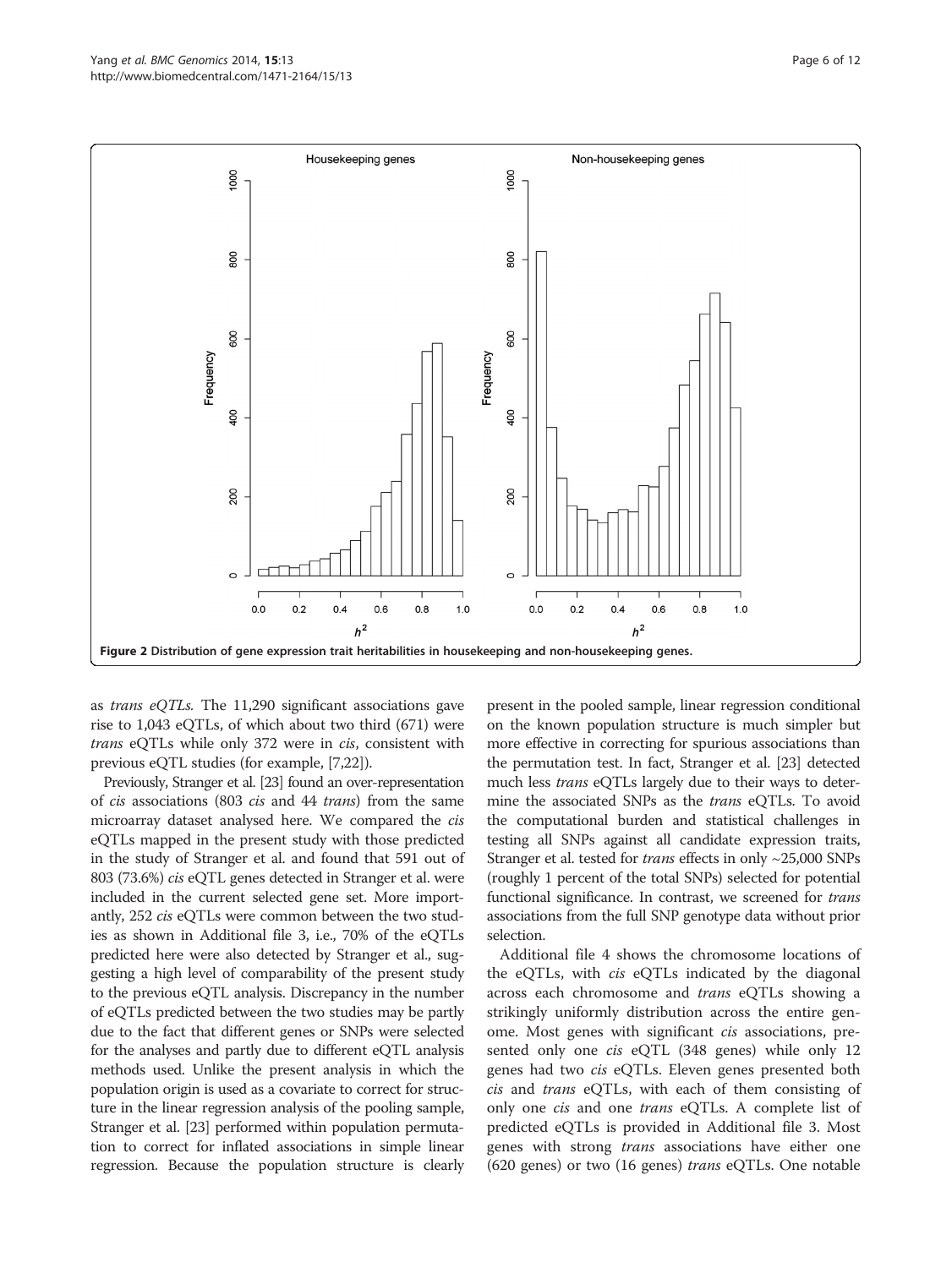gene RPS4P21 (ribosomal protein S4X pseudogene 21; Ensembl gene ID ENSG00000186008) at 34.5 Mb on the chromosome 19 presents associations with 13 trans eQTLs, 6 of which locate within a region from 91 to 241 Mb on chromosome 1. Partitioning genes into two groups according to presence or absence of eQTLs revealed that genes presenting eQTLs showed comparable heritability values (mean 71.6% and median 79.8%) to genes without eQTLs (mean 61.5% and median 72.6%), suggesting no apparent connection between the heritability levels and the predictability of eQTLs. Genes with eQTLs were further partitioned into those with cis eQTLs (including the eleven genes presenting both cis and trans eQTLs), and those with trans eQTLs only. This revealed that the genes with trans eQTLs shared a similar heritability distribution with genes lacking any eQTLs, i.e. these genes had low heritability levels, distinguishing them from genes with cis eQTLs which had distinctly higher heritability levels (Figure 3a).

#### eQTL heritability

We were interested in how much heritability in gene expression traits could be accounted for by the predicted eQTLs. It is statistically challenging to directly estimate the proportion of phenotypic variance explained by each individual eQTL as the status of the underlying QTL gene linked to the SNP under study is unknown, so we followed an approximation approach as in Cockram et al. [[24\]](#page-12-0) by comparing the estimates of variance components between a SNP-inclusive mixed model (i.e. Equation [4\)](#page-4-0) and a SNP-free model (i.e. Equation [1\)](#page-3-0). The difference in the sum of variance component estimates can be used as an estimate of the phenotypic variance accounted for by the associated SNP. Here we used  $\hat{\mathcal{h}}^2_{SNP}$ 

to represent the estimate of the fraction of phenotypic variance explained by the eQTL. The sum of variance components is expected to decrease with the SNPinclusive model because incorporation of additional explanatory variables generally improves model fit and hence will give a non-negative estimate of SNP heritability; to validate the present eQTL heritability estimation, we further confirmed that this decrease in the sum of variance components is due to a decrease in genetic variance components in the SNP-inclusive model relative to the SNP-free models and not due to a decrease in residual variance (Additional file [5](#page-11-0)). A stacked histogram presents the distribution of the heritability values for cis and trans eQTLs (Figure 3b). It is clear that the majority of the eQTLs explained individually very small fractions of phenotypic variance, particularly for the trans eQTLs, though there were some eQTLs explaining up to 80% of the phenotypic variance. Due to the large proportion of low heritability estimates among trans eQTLs, thus on average, this group tended to contribute smaller genetic variation (mean  $\hat{h}^2_{SNP} = 15.6\%$ ) to gene expression variation compared with *cis* eQTLs (mean  $\hat{h}^2_{SNP} = 22.0\%$ ).

We calculated heritability of expression phenotype by regressing midparent expression values on their offspring expression values for the 10,720 selected genes in the CEU and YRI trio population datasets [\[9\]](#page-11-0). After removing those pairs of individuals with predicted hidden relatedness, there are 28 (or 27) trio families retained in the CEU (or YRI) population. The microarray data from the trio families were pre-processed with the same normalisation procedure as described above for the unrelated individuals. Because every sample was replicated by four arrays, we took the average of replicates as gene expression estimate. In the trio-family analysis, heritability

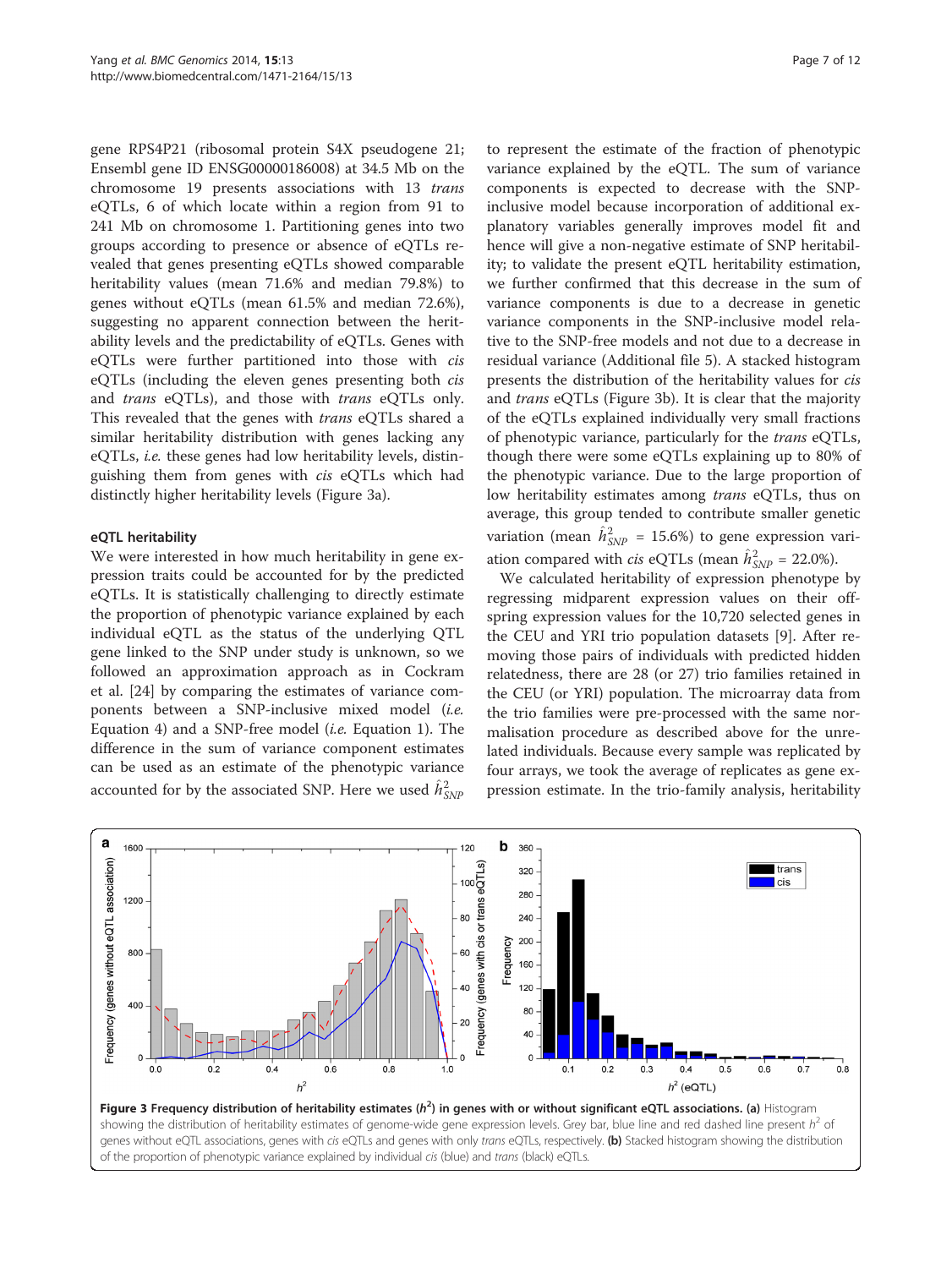of gene expression was estimated by the regression coefficient Additional file [6](#page-11-0) summarizes the heritability estimates, showing that there were about 32-35% genes showing negative heritability estimates in the CEU and YRI trio-family populations. The negative heritability estimates reflected nature of the regression analysis which is highly vulnerable to environment variation, particularly when a small population size is used. However, Fisher's exact test demonstrated that the genes with the cis and trans eQTL genes predicted from the analysis above were specifically enriched for non-negative heritability estimates, suggesting a strong concordance between the trio-family based analysis and the population based eQTL analysis. We observed a highly significantly positive correlation in the expression heritability estimates between the two analyses (Pearson's  $r = 0.22$ , P value  $< 10^{-7}$ ). Moreover, focus was on only those genes detected with significant eQTL regulation, the correlation coefficient increased to 0.31 (P value  $< 10^{-7}$ ). These may suggest that the mixed model analysis confers statistically more robust estimation of gene expression heritability, at least in the present setting.

#### Missing heritability

For the 988 genes with significant eQTL associations, we were interested in the extent to which the genetic contributions to gene expression variation could be explained by the detected eQTLs. From a mathematical

perspective, this is simply the ratio of heritability estimate at the eQTL (*i.e.*,  $\hat{h}^2_{SNP}$ ) or aggregated heritability from all detected eQTLs if multiple eQTLs are present, to the estimate of total heritability (*i.e.*,  $\hat{h}^2_{\text{trait}}$ ) for a given gene, *i.e.*,  $\hat{h}_{SNP}^2/\hat{h}_{\text{train}}^2 = \hat{\sigma}_S^2/\hat{\sigma}_g^2$ . For simplicity, we denote this ratio by  $\hat{\rho}$ . For genes with multiple eQTLs, the aggregate heritability from all eQTLs was estimated by fitting genotypes from multiple eQTL peak SNPs into the linear mixed model and then following the same strategy used for single SNPs. In the first instance, multi-point genotypes were fitted in the linear mixed model in an additive form, *i.e.*, neglecting interaction terms. We summarized for each gene the aggregate heritabilities explained by the cis and/ or trans eQTL components. The results (Figure 4a-b) show a right-skewed density distribution of the  $\hat{\rho}$  values, i.e., for the majority of the genes, only a small fraction of the total genetic variation could be explained by the detected cis or trans eQTLs, a phenomenon well-known as "missing heritability" in conventional complex trait ana-lyses [[1,2](#page-11-0)]. The value of  $\hat{\rho}$  varied widely between a minimum of 13.8% and a maximum of 88.8%. Although more *trans* eQTLs were predicted, the mean (median)  $\hat{\rho}$  values were similar between cis: 28.44% (24.3%) and trans: 24.0% (17.6%) eQTLs.

To investigate the influence of gene-gene interactions on gene expression trait heritability, we selected genes presenting multiple eQTLs and for each selected gene we fitted a linear mixed model with incorporation of

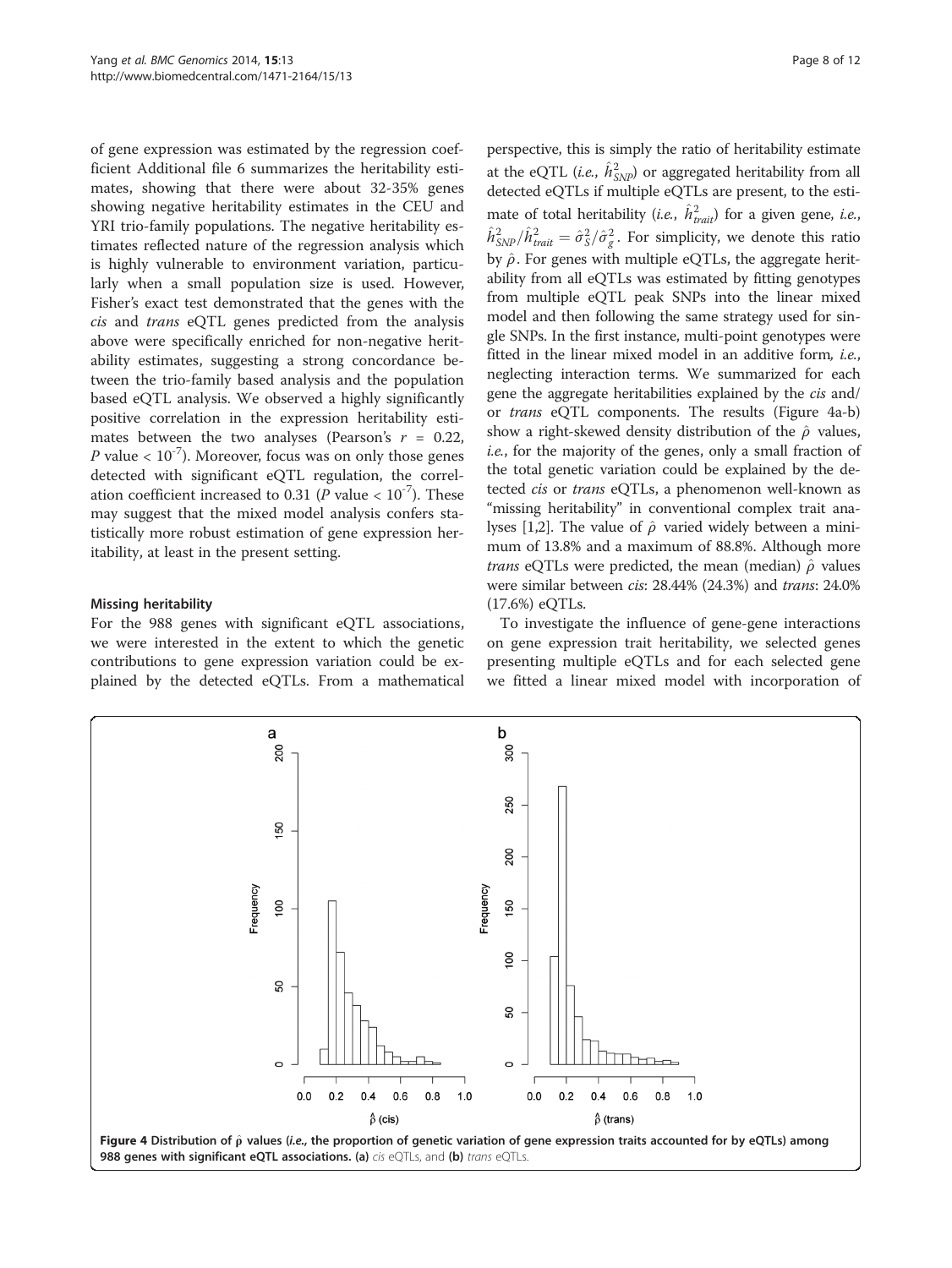SNP-SNP multiplicative interaction effect. There were 39 genes with two eQTLs and 3 genes with three or more eQTLs. For simplicity, only genes presenting two eQTLs were selected for interaction test. As listed in Additional file [7](#page-11-0), incorporation of interaction terms in the model in the model did not necessarily lead to an increased proportion of phenotypic variation for all the 39 genes tested. In 16 of the selected genes, the interaction terms had increased the explained genetic variance by as large as 35%. To assess the appropriateness of including interaction terms in the model, Akaike information criterion (AIC) was calculated for the models with or without interaction term. The models having a lower AIC value were recognized to be statistically more appropriate in decomposing the gene expression phenotypic variation. For five of the 39 genes, the models with the interaction term showed lower AIC values and hence were preferred in comparison with the corresponding additive models (Additional file [7\)](#page-11-0). This demonstrates that the analysis of gene-gene interactions may be useful to uncover the genetic components that are not explained by additive gene effects only for some expression traits but this is not always the case for all genes.

#### **Discussion**

Approaches that combine genome-wide gene expression profiling and genome-wide marker genotype data are offering new insights for dissecting the genetic basis of complex traits including common human diseases. In this study, we used publicly available datasets of microarray gene expression measurements and genome-wide SNPs from 210 HapMap individuals to examine the heritability of gene expression traits in LCL samples by using REML analysis of a variance component model. Differing from previous studies, which also analyzed the same microarray datasets but aimed to infer differentially expressed genes and/or to detect genetic controls of the expression regulations within or across ethnic groups (eg, [[7-11,](#page-11-0)[23,25-27](#page-12-0)]), this paper represents a detailed exploitation of the genome-wide distribution of heritabilities of gene expression traits. We present here for the first instance the cis and trans eQTLs through analysis using the information jointly from four HapMap populations. In contrast to a most recent study on gene expression heritability [[12\]](#page-11-0), in which the heritability in expression were estimated to be negative for a large number of genes, the present study developed a statistically robust variance component approach which may, ensure non-negative estimates of variance components and, in turn non-negative estimates of gene expression heritability in the range of  $0 \sim 100\%$ . The mixed model analysis was originally proposed for estimating quantitative genetic parameters using pedigree information of

outbred populations [\[28](#page-12-0)]. The present variance component model utilises the relationship matrix inferred from genome-wide genotype, and the method developed here can be readily implemented for a population based analysis.

In this study, we observed a common pattern in distribution of gene expression heritabilities among four HapMap populations (CHB, JPT, CEU and YRI), suggesting possibly similar levels of constraints imposed on the expression variability of the most genes in the populations, or no apparent evolutionary divergence has been detected to impact the expression regulatory mechanisms of these genes. In this aspect, our result is consistent with a previous study which did also observe that expression variability of most human genes in one population was not markedly deviant from another population [[29](#page-12-0)]. In the present study, we observed that heritability of gene expression was estimated to vary from as low as zero to as large as nearly 100%, indicating a large varying levels of genetic contribution to variation in the gene expression phenotype. While there was an abundance of genes with very low heritability, a large number of genes clustered at heritability levels of around 90%, resulting in a bimodal distribution. The analysis also shows that genes with larger variability tend to have a larger heritability (Additional file [8\)](#page-11-0). In general, housekeeping genes exhibited greater heritability than nonhousekeeping genes, demonstrating that a greater level of genetic control has been preserved in this group of genes. However, caution must be taken in interpreting the bimodality pattern in distribution of gene expression heritabilities. One of possible explanations for the bimodality is that a expression trait can be regulated either in cis or in trans and that the expression traits regulated in cis intend to have a higher heritability whilst the trans regulated expression traits intend to have a lower heritability. One other possibility as suggested from Additional file [2](#page-11-0) is that those genes with an ultra low level of expressions are subjected to a very low statistical power to be detected for a significant genetic component in their regulation.

It needs to be stressed that the housekeeping genes listed here was derived by an independent study from multiple gene expression profiling experiments with different human tissues [\[21\]](#page-12-0). Therefore the different patterns of the heritability distribution between housekeeping and non-housekeeping genes revealed in this study should not be confounded by expression level related assignment of genes into different categories. Because information was not available for presence or absence of expression in the Illumina bead-based microarray dataset analysed, we have applied a filter to exclude lowly expressed genes to avoid the bias in estimates of gene expression heritability. Classifying genes into discrete abundance classes, e.g., highly expressed, lowly expressed and non-expressed, is not a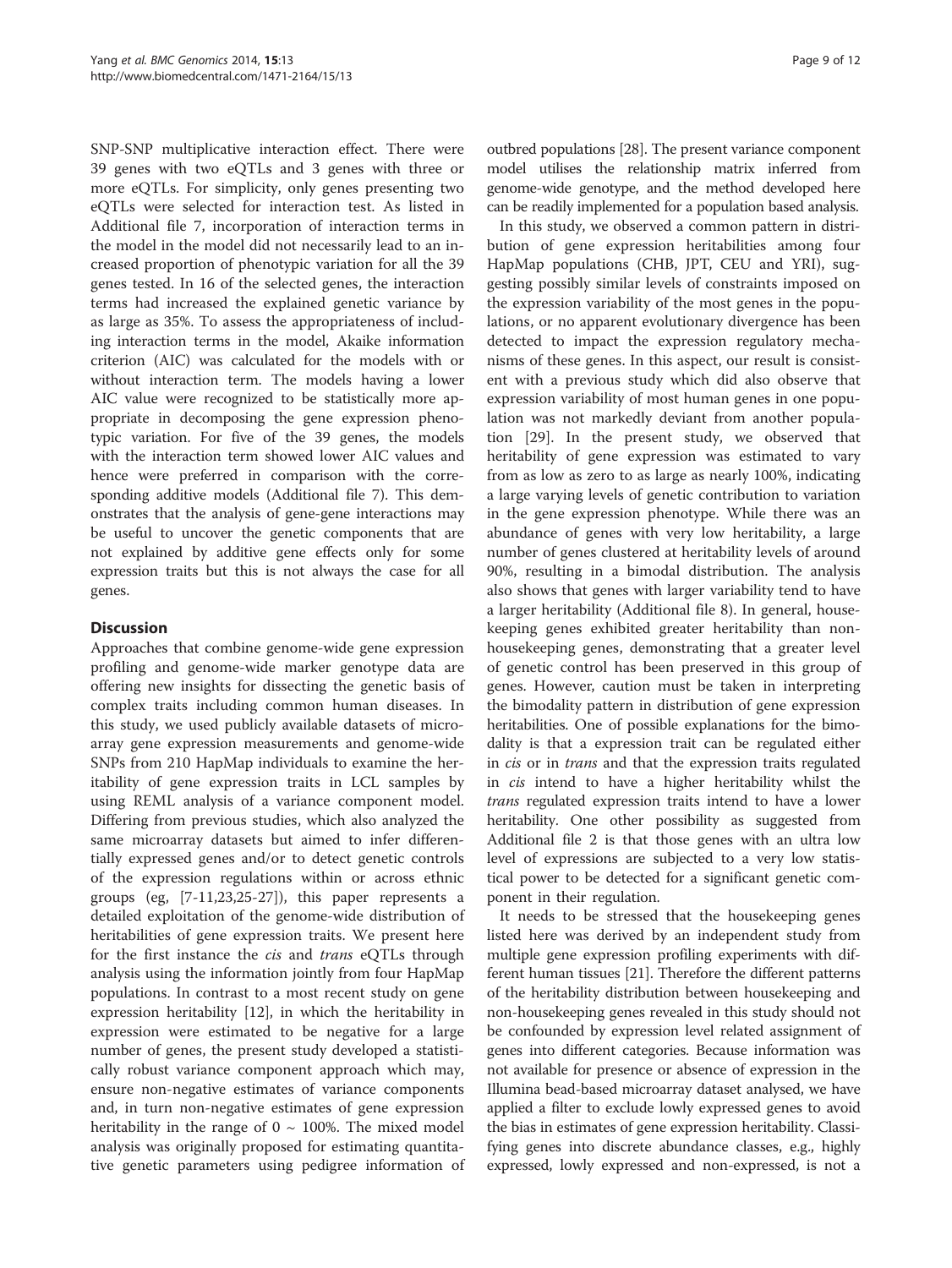simple task because genes show broad and quantitative expression levels with no clear separation into distinct classes with the current transcriptomic profiling platforms [[30](#page-12-0)]. Many technique issues might influence the estimation of expression abundance, e.g., sensitivity of the platform, sample preparation and data processing algorithm. Recently, sequencing based application such as RNA-seq [[31](#page-12-0)] is increasingly being used to quantify gene expression with more precise measurement. However, the RNA-seq technique has its own limitations. For example, sequencing depth exerts a profound impact on the expression abundance estimation and the subsequent data analyses such as differential expression prediction [[32](#page-12-0)]. We argue that care must be taken interpreting the gene expression data. Nevertheless, we noted that RNA-seq data sets for LCLs of two of the present HapMap populations were publicly available [\[33,34\]](#page-12-0). We downloaded the normalised RNA-seq expression data for YRI and CEU LCL samples and confirmed that about 88% and 85% of the 10,720 currently selected genes were present in the RNA-seq datasets for YRI and CEU populations, respectively. This result supports the appropriateness of the current strategy to select expressed genes for the eQTL analysis from the microarray data.

With a genome-wide scan of gene-SNP associations, 1,043 eQTLs were detected for 988 genes. Concordant with previous studies (e.g., [\[7](#page-11-0)[,22](#page-12-0)]), we obtained an excess of trans over cis eQTLs. Moreover, we demonstrated in Additional file [9](#page-11-0) that genes with or without eQTLs had a similar distribution in expression levels, removing the concern that gene expression levels had substantial impact on prediction of eQTLs. We estimated the fractions of genetic variations explained by eQTLs by using a simple approach which compares the variance component estimates between SNP-free and SNP-inclusive models. Compared to methods that require calculating allelic effect and allele frequency at individual locus (e.g., [\[6](#page-11-0)]), the present eQTL heritability estimation approach provides a simple alternative and allows multiple eQTLs to be jointly analyzed for both additive and interactive effects. We demonstrated that both categories of eQTL cumulatively explained comparable proportions of the total heritability despite that trans eQTLs individually have weaker effects than *cis* eQTLs, a result consistent with other eQTL studies [\[35\]](#page-12-0). While heritability may be considered to evidence the genetic control of phenotypic variation (gene expression level), it is an obvious assumption that higher heritability implies a greater chance to map genetic variants responsible for variation in gene expression. However, we have shown that this assumption may be true for *cis* eQTLs but not for *trans* eQTLs, because while genes with cis eQTLs aggregated at high heritability levels, genes with *trans* eQTLs shared a similar heritability distribution to that of genes with no eQTLs at

all. One possible explanation is that trans effects in LCL could be introduced by non-genetic variation of in vitro factors, which could mimic trans regulation but does not resemble true biologically heritable genetic regulation. Another potential reason is the lack of power to detect trans eQTLs in those genes without eQTLs in the present sample given stringent significance threshold and the small genetic effects conferred by the trans eQTLs. The implication of this finding is that heritability should not be used as a filter to screen genes for the detection of eQTLs.

A number of explanations have been suggested for the failure of associated variants to fully explain heritability in conventional complex trait association analyses; these include a lack of statistical power to detect loci with minor effects, the existence of interactions between genetic factors and/or between genes and environment, and the possibility of influence by epigenetic factors; the first of these explanations has been extensively studied [[4\]](#page-11-0). In this study, we investigated gene-gene interaction (epistasis) as a potential source to account for unexplained heritability in genetic association studies. Genetic studies have long identified specific instances of genetic interactions in model species [e.g., [\[36\]](#page-12-0)]. A recent study in yeast Saccharomyces cerevisiae had confirmed interactions partially explained the heritability of complex traits missed by the additive genetic contributions [[37](#page-12-0)]. However, carrying out genome-wide interaction analysis in human is still not feasible because the prevalence of interactions in human dataset is still largely unknown [[38,39\]](#page-12-0). We take advantage of the fact that while predicting genetic interactions a priori from population data may be difficult computationally and of low power, it is much more straightforward to detect epistasis among variants *a posteriori* once they have been detected [\[38](#page-12-0)]. For a number of genes with multiple eQTLs, we modelled multiplicative interaction effects and evaluated the contribution of gene-gene interactions to total gene expression heritability. Epistatic effects were detected in 5 genes through AIC model selection, leading to a substantial increase in the genetic variance explained by  $10 \sim 35\%$ . However, it needs to be emphasized that the number of genes predicted with multiple eQTLs could be underestimated possibly due to the small sample size and/or over-stringent significance threshold implemented in the association test. It would be certainly likely to detect such eQTLs when the significance confidence was lowered but this may enforce concern of the type 1 error. Hence the present finding about *cis* and *trans* eQTL interactions is clearly subject to variation due to use of small samples. Nonetheless, our results clearly show that the interaction is a crucial term for exploring and unravelling the mystery of missing heritability at gene expression level.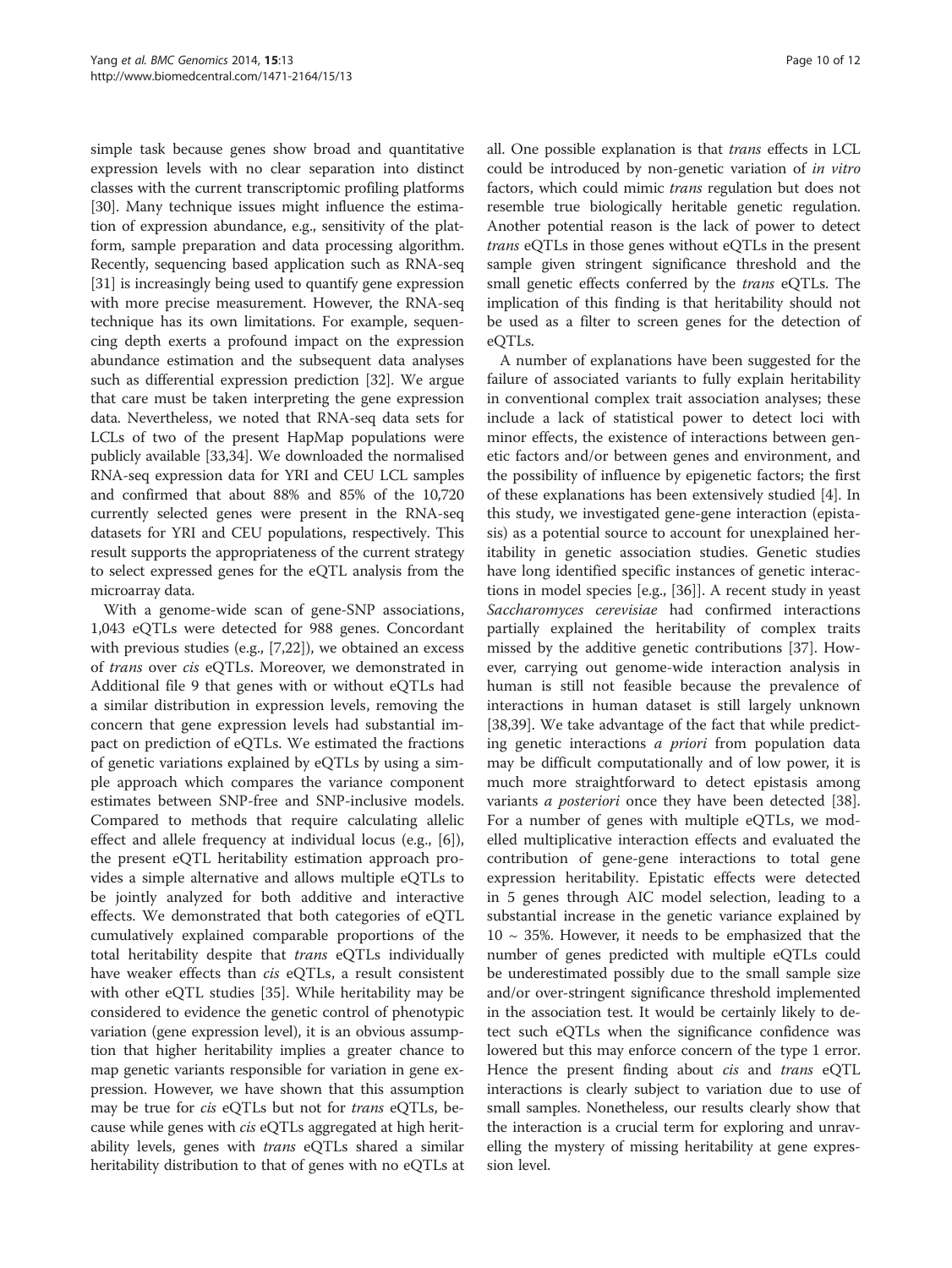#### <span id="page-11-0"></span>Conclusions

We implemented a variance component analysis for inferring the proportion of phenotypic variations explained by genetic factors for genome-wide gene expression traits from unrelated individuals. The study reveals that heritability of the genome-wide gene expression traits varies from 100% to almost zero which is common between four HapMap populations, that the *cis-* regulating expression traits usually have a larger heritability than trans- regulating expression traits, and that distribution of the expression traits heritability differs between the house-keeping and non-house keeping genes. The study illustrates that interaction between eQTLs contributes significantly to a missed fraction of heritability in the expression traits.

#### Availability

Computer program implementing the present variance component model analysis is available in Additional file 10. The microarray gene expression data analysed in this paper were downloaded from the Gene Expression Omnibus (GEO) database [\(http://www.ncbi.nlm.nih.gov/geo](http://www.ncbi.nlm.nih.gov/geo)) through accession number GSE6536 [9].

#### Additional files

[Additional file 1:](http://www.biomedcentral.com/content/supplementary/1471-2164-15-13-S1.doc) Multidimensional scaling plot of the HapMap populations using the first and second principal coordinates (PCo) (a) and the first and third PCo (b).

[Additional file 2:](http://www.biomedcentral.com/content/supplementary/1471-2164-15-13-S2.doc) The relationship between heritability estimates and mean expression levels in four HapMap populations.

[Additional file 3:](http://www.biomedcentral.com/content/supplementary/1471-2164-15-13-S3.xls) Cis- and trans- eQTLs detected in the mixed HapMap populations.

[Additional file 4:](http://www.biomedcentral.com/content/supplementary/1471-2164-15-13-S4.doc) Chromosome locations of predicted eQTLs in the HapMap populations.

[Additional file 5:](http://www.biomedcentral.com/content/supplementary/1471-2164-15-13-S5.doc) Changes in variance component estimates between SNP-free (equation [1](#page-3-0)) and SNP-inclusive (equation [4](#page-4-0)) linear mixed model analyses.

[Additional file 6:](http://www.biomedcentral.com/content/supplementary/1471-2164-15-13-S6.doc) Summary of the midparent-offspring regression analysis in CUE and YRI trio populations.

[Additional file 7:](http://www.biomedcentral.com/content/supplementary/1471-2164-15-13-S7.doc) Heritability and phenotypic variance explained by the eQTLs for genes presenting two eQTLs.

[Additional file 8:](http://www.biomedcentral.com/content/supplementary/1471-2164-15-13-S8.doc) Relationship between heritability and variability of gene expression levels.

[Additional file 9:](http://www.biomedcentral.com/content/supplementary/1471-2164-15-13-S9.doc) Mean gene expression levels for genes with cis eQTLs, trans eQTLs and no eQTLs, respectively.

[Additional file 10:](http://www.biomedcentral.com/content/supplementary/1471-2164-15-13-S10.zip) R program source code implementing the present linear mixed model analysis.

#### Competing interests

The authors declare that they have no competing interests.

#### Authors' contributions

MW and ZL conceived and designed the study. MW and SY analyzed the micoarray datasets. MW, ZL, SY, YL, LL, NJ and JC wrote the paper. All authors read and approved the final manuscript.

#### Acknowledgements

We thank two anonymous reviewers for their suggestions which helped improve presentation of the paper. This study was supported by research grants from The National Basic Research Program of China (2012CB316505), the Leverhulme Trust (UK) and Biotechnology and Biological Science Research Council UK. ZL is also supported by China's National Natural Science Foundation (81172006, 9123114).

#### Author details

<sup>1</sup>Department of Biostatistics and Computational Biology, School of Life Sciences, Laboratory of Population & Quantitative Genetics, State Key Laboratory of Genetic Engineering, Fudan University, Shanghai 200433, China. <sup>2</sup>School of Biosciences, The University of Birmingham, Edgbaston, Birmingham B15 2TT, UK. <sup>3</sup> Division of Cardiovascular & Diabetes Medicine, University of Dundee, Dundee DD1 9SY, UK.

Received: 9 April 2013 Accepted: 22 November 2013 Published: 9 January 2014

#### References

- Maher B: Personal genomes: The case of the missing heritability. Nature 2008, 456:18–21.
- 2. Manolio TA, Collins FS, Cox NJ, Goldstein DB, Hindorff LA, Hunter DJ, McCarthy MI, Ramos EM, Cardon LR, Chakravarti A, et al: Finding the missing heritability of complex diseases. Nature 2009, 461:747–753.
- 3. Visscher PM, Hill WG, Wray NR: Heritability in the genomics era concepts and misconceptions. Nat Rev Genet 2008, 9:255–266.
- 4. Yang J, Benyamin B, McEvoy BP, Gordon S, Henders AK, Nyholt DR, Madden PA, Heath AC, Martin NG, Montgomery GW, et al: Common SNPs explain a large proportion of the heritability for human height. Nat Genet 2010, 42:565–569.
- 5. Keurentjes JJB, Fu J, Terpstra IR, Garcia JM, van den Ackerveken G, Snoek LB, Peeters AJM, Vreugdenhil D, Koornneef M, Jansen RC: Regulatory network construction in Arabidopsis by using genome-wide gene expression quantitative trait loci. Proc Natl Acad Sci 2007, 104:1708–1713.
- 6. Petretto E, Mangion J, Dickens NJ, Cook SA, Kumaran MK, Lu H, Fischer J, Maatz H, Kren V, Pravenec M, et al: Heritability and tissue specificity of expression quantitative trait loci. PLoS Genet 2006, 2:e172.
- 7. Spielman RS, Bastone LA, Burdick JT, Morley M, Ewens WJ, Cheung VG: Common genetic variants account for differences in gene expression among ethnic groups. Nat Genet 2007, 39:226–231.
- 8. Storey JD, Madeoy J, Strout JL, Wurfel M, Ronald J, Akey JM: Geneexpression variation within and among human populations. Am J Hum Genet 2007, 80:502–509.
- 9. Stranger BE, Forrest MS, Dunning M, Ingle CE, Beazley C, Thorne N, Redon R, Bird CP, de Grassi A, Lee C, et al: Relative impact of nucleotide and copy number variation on gene expression phenotypes. Science 2007, 315:848–853.
- 10. Veyrieras J-B, Kudaravalli S, Kim SY, Dermitzakis ET, Gilad Y, Stephens M, Pritchard JK: High-resolution mapping of expression-QTLs yields insight into human gene regulation. PLoS Genet 2008, 4:e1000214.
- 11. Zhang W, Duan S, Kistner EO, Bleibel WK, Huang RS, Clark TA, Chen TX, Schweitzer AC, Blume JE, Cox NJ, et al: Evaluation of genetic variation contributing to differences in gene expression between populations. Am J Hum Genet 2008, 82:631–640.
- 12. Price AL, Helgason A, Thorleifsson G, McCarroll SA, Kong A, Stefansson K: Single-tissue and cross-tissue heritability of gene expression via identityby-descent in related or unrelated individuals. PLoS Genet 2011, 7:e1001317.
- 13. Dunning MJ, Smith ML, Ritchie ME, Tavaré S: beadarray: R classes and methods for Illumina bead-based data. Bioinformatics 2007, 23:2183–2184.
- 14. Kent WJ: BLAT-the BLAST-like alignment tool. Genome Res 2002, 12:656–664.
- 15. Purcell S, Neale B, Todd-Brown K, Thomas L, Ferreira MAR, Bender D, Maller J, Sklar P, de Bakker PIW, Daly MJ, et al: PLINK: A tool set for wholegenome association and population-based linkage analyses. Am J Hum Genet 2007, 81:559–575.
- 16. Johnson DL, Thompson R: Restricted maximum likelihood estimation of variance components for univariate animal models using sparse matrix techniques and average information. J Dairy Sci 1995, 78:449-456.